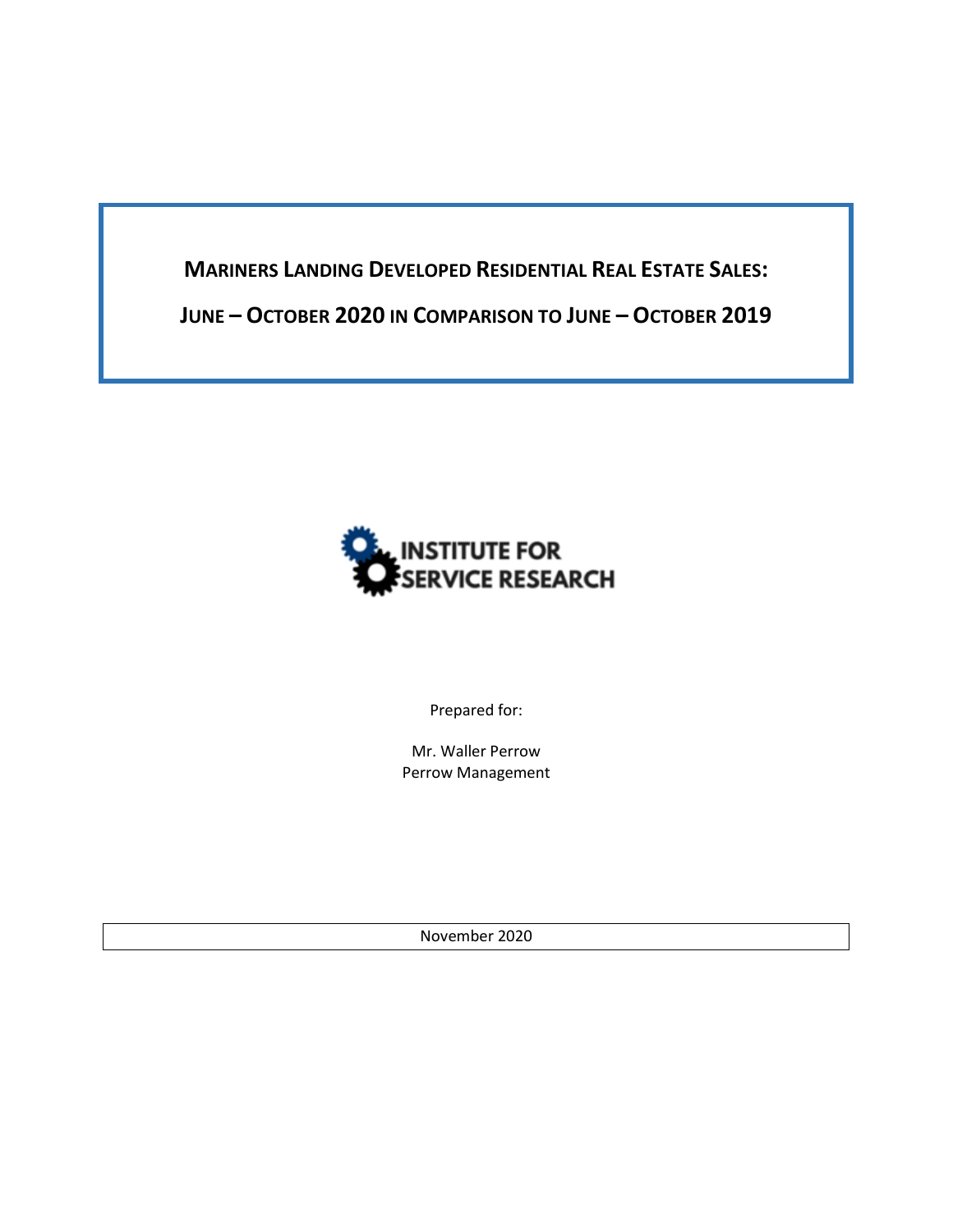# **TABLE OF CONTENTS**

| <b>Executive Summary</b>                                 | p. 4  |
|----------------------------------------------------------|-------|
|                                                          |       |
| Purpose of this Report                                   | p. 5  |
|                                                          |       |
| <b>Findings: Mariners Landing Overall</b>                | p. 6  |
|                                                          |       |
| <b>Findings Snapshot: Mariners Village</b>               | p. 7  |
|                                                          |       |
| Findings Snapshot: The Pointe at Mariners Landing        | p. 8  |
|                                                          |       |
| Findings: Comparisons to National / Regional Performance | p. 10 |
|                                                          |       |
| <b>Researcher Bios</b>                                   | p. 13 |
|                                                          |       |
| Corporate Profile                                        | p. 13 |
|                                                          |       |
| References and Sources                                   | p. 14 |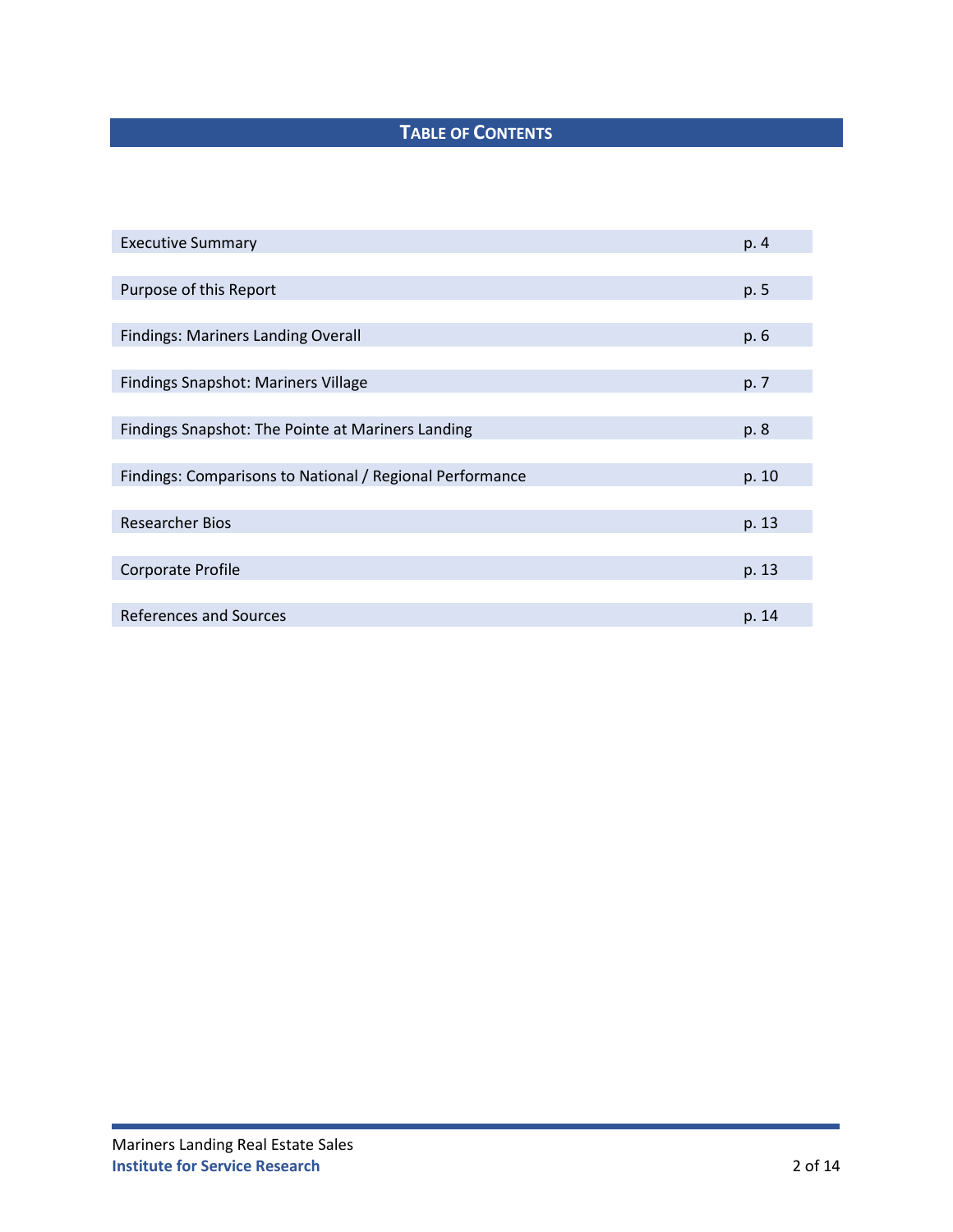# **DISCLAIMER**

# **Approximations / Available Data:**

Every effort was made within the parameters of this study by the Institute for Service Research (ISR) to report the most precise real estate information as possible given the characteristics / limitations of available data sources.

When compiling this report, a number of discrepancies were found between various data sources. Typically, such discrepancies are not a product of errors but rather occur due to differences among entities with regard to how data is coded and categorized. When such discrepancies were encountered in this project, the researchers opted for the more conservative inputs into these analyses.

All findings in this report are to be interpreted as best estimates.

Neither ISR nor the authors of this report can be held responsible for any potential discrepancies and/or errors. Nor can ISR or the authors be held responsible for any actions / decisions that might be influenced by the contents of this report.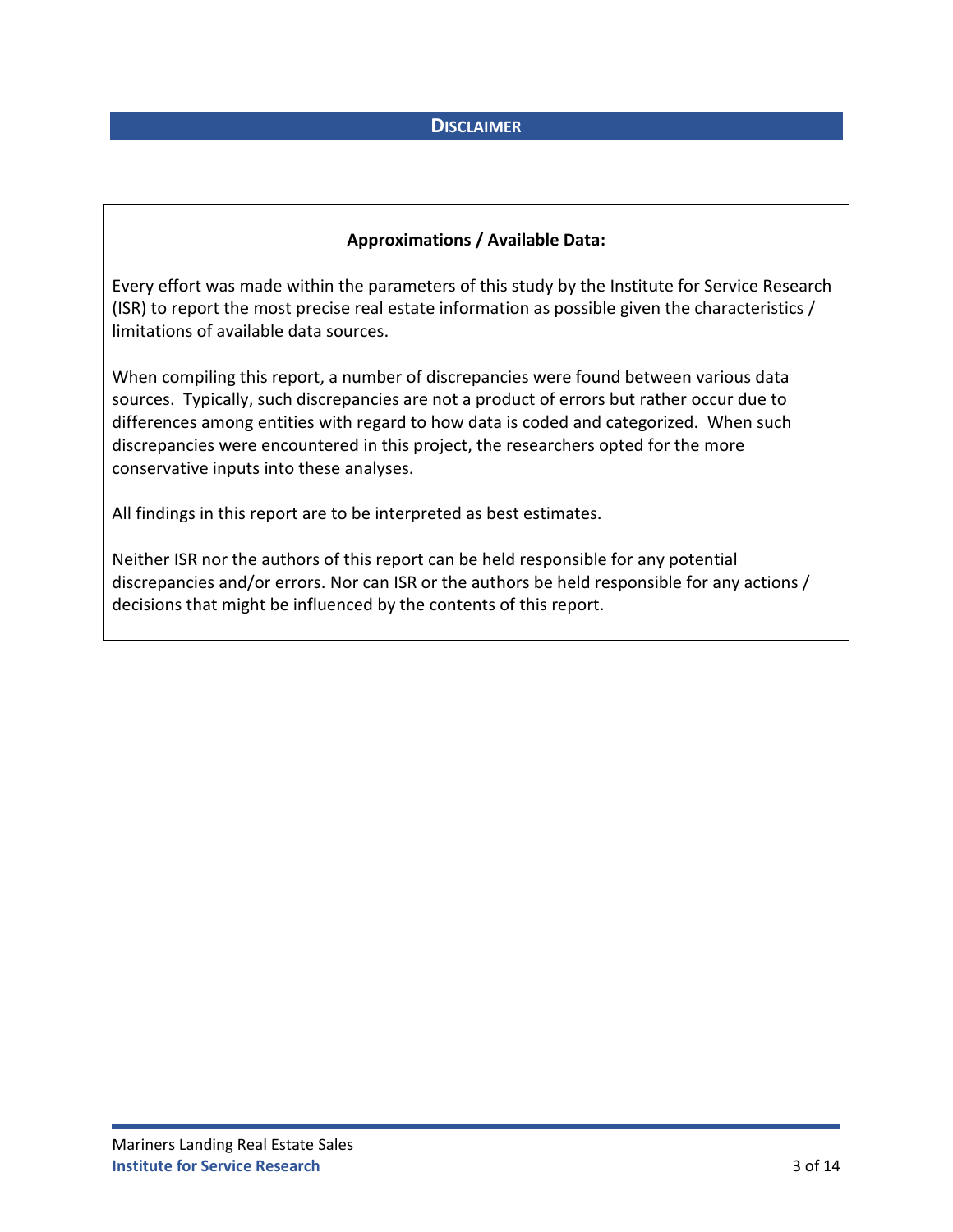# **EXECUTIVE SUMMARY**

From June – October 2020 there were approximately 44 percent more developed residential real estate transactions in Mariners Landing in comparison to the same timeframe in 2019. Moreover, these properties remained on the market, on average, approximately 1/3 the time than properties in 2019 (2019 = 130 days; 2020 = 43 days).

In addition to these overall Mariners Landing results, this study parses-out findings specifically for Mariners Village and for the Pointe at Mariners Landing.

Lastly, this study contextualizes the Mariners Landing findings by making some regional and national comparisons. For example, in June – October 2019, sold price per square foot in Mariners Landing fell significantly short of today's asking price per square foot for overall Huddleston, Virginia listings, but far exceeded this area metric from June – October 2020:

> Median Price Per Square Foot: Mariners Landing (June – October 2019): \$173 Mariners Landing (June – October 2020): \$234 Huddleston, VA Overall (November 2020): \$205 Median increase = \$61 per sq. ft.

Regarding a national comparison, in this study's 2019 timeframe, Mariners Landing real estate moved at less than half the national average pace, but in the 2020 timeframe, Mariners Landing real estate moved faster than the national average by approximately four days on market. Nationally, price per square foot of existing home sales are currently up roughly 16 percent compared to last year; whereas, values in Mariners Landing have increased an estimated 26 percent.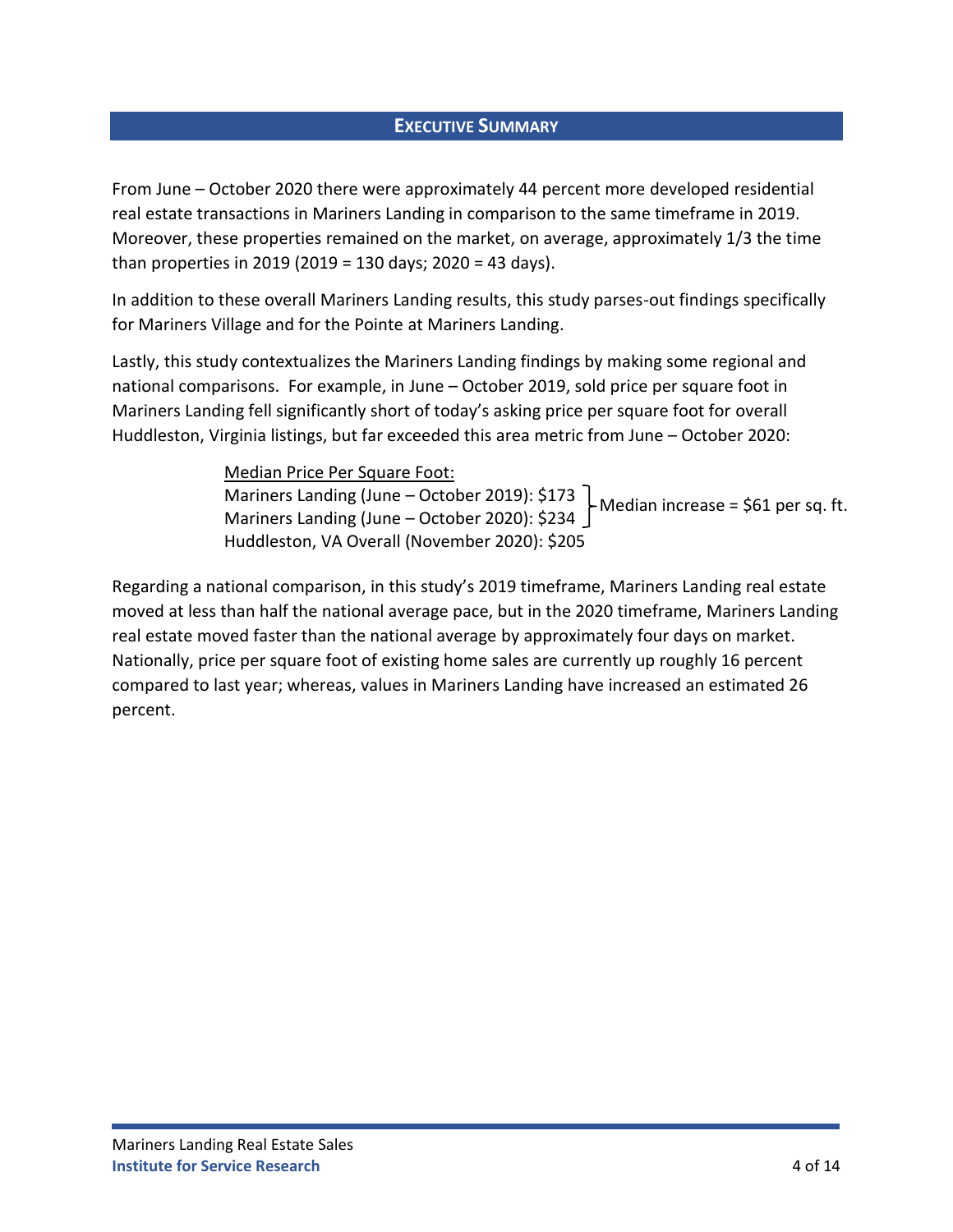# **PURPOSE OF THIS REPORT**

The purpose of this report is to compare June – October 2020 key developed real estate metrics within Mariners Landing to June – October 2019 metrics. The following metrics are included in the comparisons:

- o Volume of transactions
- o Average days on market
- o List price vs. sale price
- o Sold price per square foot

The analyses contained in this report are performed at the following levels:

- 1. Mariners Landing overall
- 2. Mariners Village
- 3. The Pointe at Mariners Landing (overall and separate according to Buildings 1, 2, and 3)

This report also contains region-wide and national metrics so that Mariners Landing's performance can be better interpreted and contextualized. It is prudent to reiterate that all information contained in this report represents estimations and does not include the transfer of raw land or for sale by owner transactions.

# **FEBRUARY 2020 GOLF COURSE STUDY:**

In February 2020, the Institute for Service Research (ISR) used existing research to approximate the relative magnitude of golf course status on real estate values. At the time of that study, the Mariners Landing golf course was near insolvency and had substantial levels of deferred maintenance. Soon after, the golf course changed ownership / management and has been significantly enhanced. These circumstances are a secondary impetus to compare 2019 June – October metrics with June – October 2020.

The golf course study can be viewed here: [http://www.InstituteForServiceResearch.com/GolfCourse.html](http://www.instituteforserviceresearch.com/GolfCourse.html)

{Findings section begins on next page}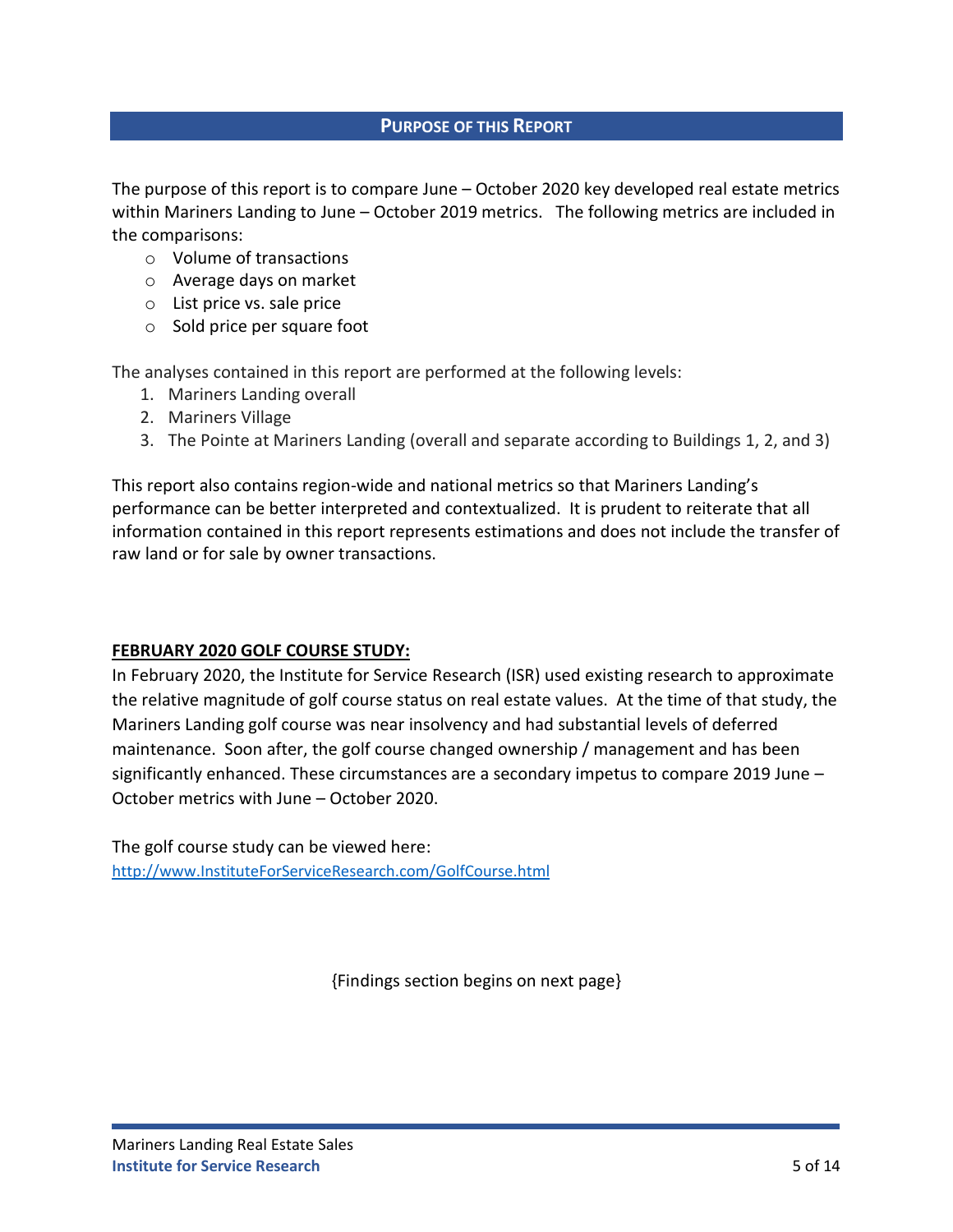#### **FINDINGS: MARINERS LANDING OVERALL**

As reported in Table 1, there were an estimated 43 real estate transactions in the 5-month study window (June – October) during 2020 in comparison to 24 transactions recorded for the same time span in 2019. These figures represent a 44 percent increase in volume of transactions. Regarding these transactions, the average time on market decreased by 87 days. Given the 130 day  $\rightarrow$  to 43 day decrease, it can be stated that properties sold between June -October 2020 remained on the market for an average of approximately one-third of the time compared to properties sold between June – October 2019.

In addition to more transactions and a quicker sale rate, as seen in Table 1, higher prices were commanded in this study's 2020 timeframe relative to 2019. More specifically, developed residential properties in Mariners Landing sold, on average, at \$51 per square foot higher from June – October 2020 in comparison to the same period in 2019. Moreover, the gap between asking price and sold price closed by 42 percent between the two timeframes studied.

| Table 1: Mariners Landing Real Estate Metrics (Overall) <sup>1</sup> |                      |                      |                                                                       |
|----------------------------------------------------------------------|----------------------|----------------------|-----------------------------------------------------------------------|
| <b>Metric:</b>                                                       | June - October 2019: | June - October 2020: | <b>Outcomes</b>                                                       |
| <b>Estimated Number of</b><br><b>Transactions</b>                    | 24 transactions      | 43 transactions      | Number of<br>transactions<br>increased by 44%                         |
| <b>Average Days on Market</b>                                        | 130 days             | 43 days              | Average days on<br>market decreased by<br>$87 \text{ days}^2$         |
| <b>Estimated Listed Price per</b><br><b>Square Foot</b>              | \$173 / sq. ft.      | \$223 / sq. ft.      | Average list price<br>increased by \$50 per<br>sq. ft.                |
| <b>Estimated Sold Price per</b><br><b>Square Foot</b>                | \$167 / sq. ft.      | \$218 / sq. ft.      | Average sold price<br>increased by \$51 per<br>sq. ft. $3$            |
| <b>Approximate Sold Price</b><br><b>Relative to List Price</b>       | 96.4%                | 97.9%                | The gap between list<br>price and sold price<br>closed by roughly 42% |

<sup>1</sup>This study does not include the sale or transfer of raw land.

<sup>2</sup>Median days on market demonstrate a similar pattern in Mariners Landing (June – October 2019 = 98 day median; June – October 2020 = 23 day median).

<sup>3</sup>Median prices demonstrate a similar pattern in Mariners Landing (June – October 2019 = \$173 sq. ft. median; June – October 2020 = 205 sq. ft. median).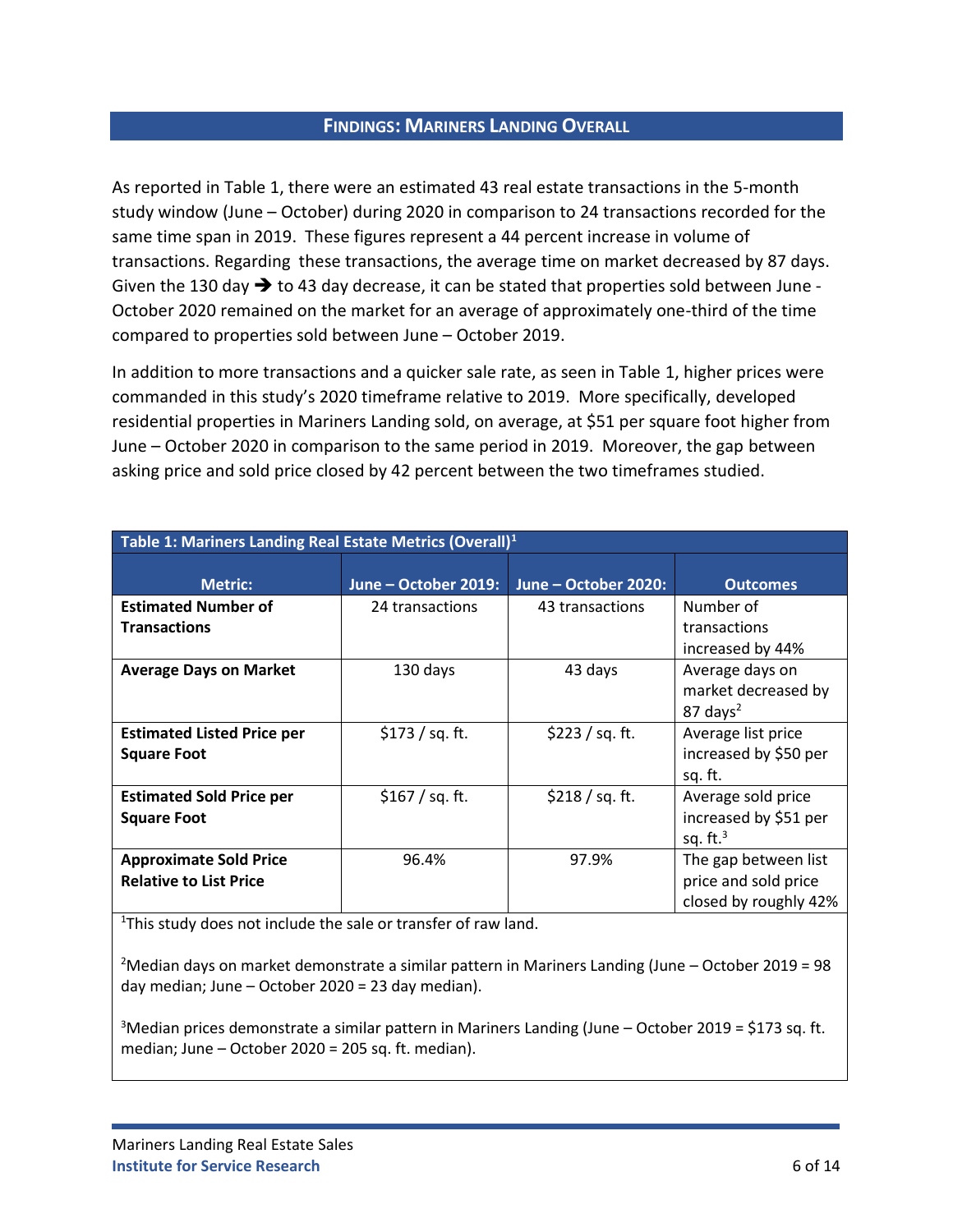#### **FINDINGS SNAPSHOT: MARINERS VILLAGE**

While included as a sub-component on the previous page, Table 2 parses-out transactions within Mariners Village. As seen in Table 2, there were 6 real estate transactions in each of the two timeframes analyzed. While transaction volume remained constant, transaction speed significantly increased. More specifically, the average time on market decreased by 70 days. This 111 day  $\rightarrow$  to 41 day decrease, indicates that real estate was sold 2.7 times faster in the 2020 study window in comparison to the 2019 study window for Mariners Village.

Regarding prices paid, as listed in Table 2, higher prices were commanded in this study's 2020 timeframe relative to 2019. That is, units in Mariners Village sold, on average, at \$15 per square foot higher from June – October 2020 in comparison to the same period in 2019. Moreover, 97.9 percent of units' asking prices were commanded in the 2020 study time period in comparison to 96.7 percent in the 2019 time period.

| Table 2: Mariners Village Real Estate Metrics |                      |                      |                     |
|-----------------------------------------------|----------------------|----------------------|---------------------|
|                                               |                      |                      |                     |
| <b>Metric:</b>                                | June - October 2019: | June - October 2020: | <b>Outcomes</b>     |
| <b>Estimated Number of</b>                    | 6 transactions       | 6 transactions       | Number of           |
| <b>Transactions</b>                           |                      |                      | transactions        |
|                                               |                      |                      | remained            |
|                                               |                      |                      | consistent          |
| <b>Average Days on Market</b>                 | 111 days             | 41 days              | Average days on     |
|                                               |                      |                      | market decreased    |
|                                               |                      |                      |                     |
|                                               |                      |                      | by 70 days          |
| <b>Estimated Listed Price per</b>             | \$162 / sq. ft.      | \$176 / sq. ft.      | Average list price  |
| <b>Square Foot</b>                            |                      |                      | increased by \$14   |
|                                               |                      |                      | per sq. ft.         |
| <b>Estimated Sold Price per Square</b>        | \$157 / sq. ft.      | \$172 / sq. ft.      | Average sold price  |
| Foot                                          |                      |                      | increased by \$15   |
|                                               |                      |                      | per sq. ft.         |
| <b>Approximate Sold Price</b>                 | 96.7%                | 97.9%                | The gap between     |
| <b>Relative to List Price</b>                 |                      |                      | list price and sold |
|                                               |                      |                      | price closed by     |
|                                               |                      |                      | roughly 46%         |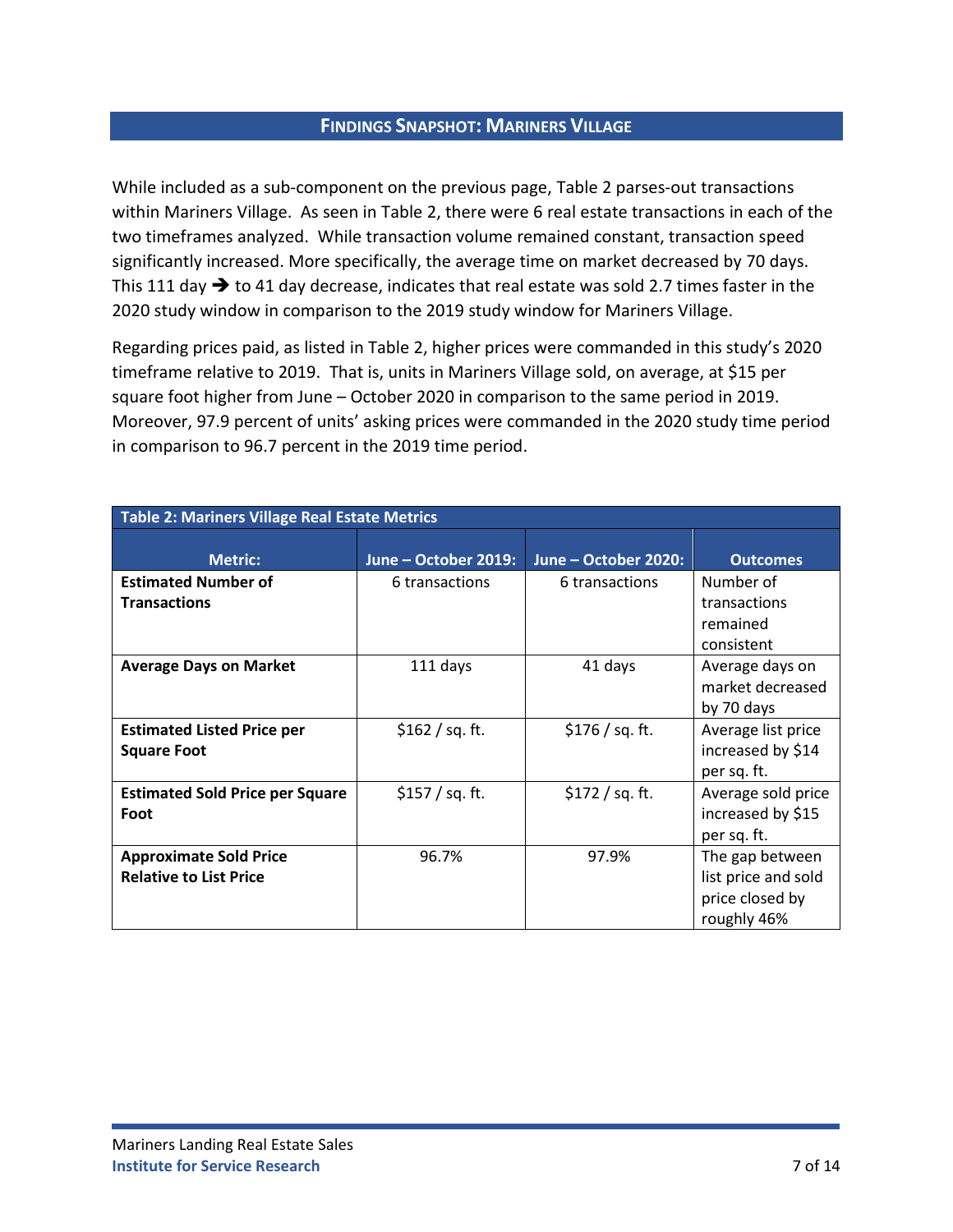#### **FINDINGS SNAPSHOT: THE POINTE AT MARINERS LANDING**

Real estate transactions in the Pointe were already included in the overall results presented earlier in this report but are also parsed-out separately here. As reported in Table 3, there were 28 real estate transactions in the 5-month study window (June – October) during 2020 in comparison to 11 transactions recorded for the same time span in 2019. These figures represent a 61 percent increase in volume of transactions. In terms of these transactions, the average time on market decreased by 121 days. Given the 164 day  $\rightarrow$  to 43 day shift in length of time on market, it can be stated that properties sold between June - October 2020 remained on the market for an average of almost one-quarter of the length of time compared to properties sold between June – October 2019.

In conjunction with more transactions and a quicker sale rate, as seen in Table 3, higher prices were commanded in this study's 2020 timeframe relative to 2019. More specifically, listings in the Pointe sold, on average, at \$33 per square foot higher from June – October 2020 in comparison to the same period in 2019. Furthermore, the gap between asking price and sold price closed by 50 percent between the two timeframes studied.

| Table 3: The Pointe at Mariners Landing Real Estate Metrics |                      |                      |                     |
|-------------------------------------------------------------|----------------------|----------------------|---------------------|
|                                                             |                      |                      |                     |
| <b>Metric:</b>                                              | June – October 2019: | June – October 2020: | <b>Outcomes</b>     |
| <b>Estimated Number of</b>                                  | 11 transactions      | 28 transactions      | Number of           |
| <b>Transactions</b>                                         |                      |                      | transactions        |
|                                                             |                      |                      | increased by 61%    |
| <b>Average Days on Market</b>                               | 164 days             | 43 days              | Average days on     |
|                                                             |                      |                      | market decreased    |
|                                                             |                      |                      | by 121 days         |
| <b>Estimated Listed Price per</b>                           | \$224 / sq. ft.      | \$253 / sq. ft.      | Average list price  |
| <b>Square Foot</b>                                          |                      |                      | increased by \$29   |
|                                                             |                      |                      | per sq. ft.         |
| <b>Estimated Sold Price per Square</b>                      | \$215 / sq. ft.      | \$248 / sq. ft.      | Average sold price  |
| Foot                                                        |                      |                      | increased by \$33   |
|                                                             |                      |                      | per sq. ft.         |
| <b>Approximate Sold Price</b>                               | 96.0%                | 98.0%                | The gap between     |
| <b>Relative to List Price</b>                               |                      |                      | list price and sold |
|                                                             |                      |                      | price closed by     |
|                                                             |                      |                      | 50%                 |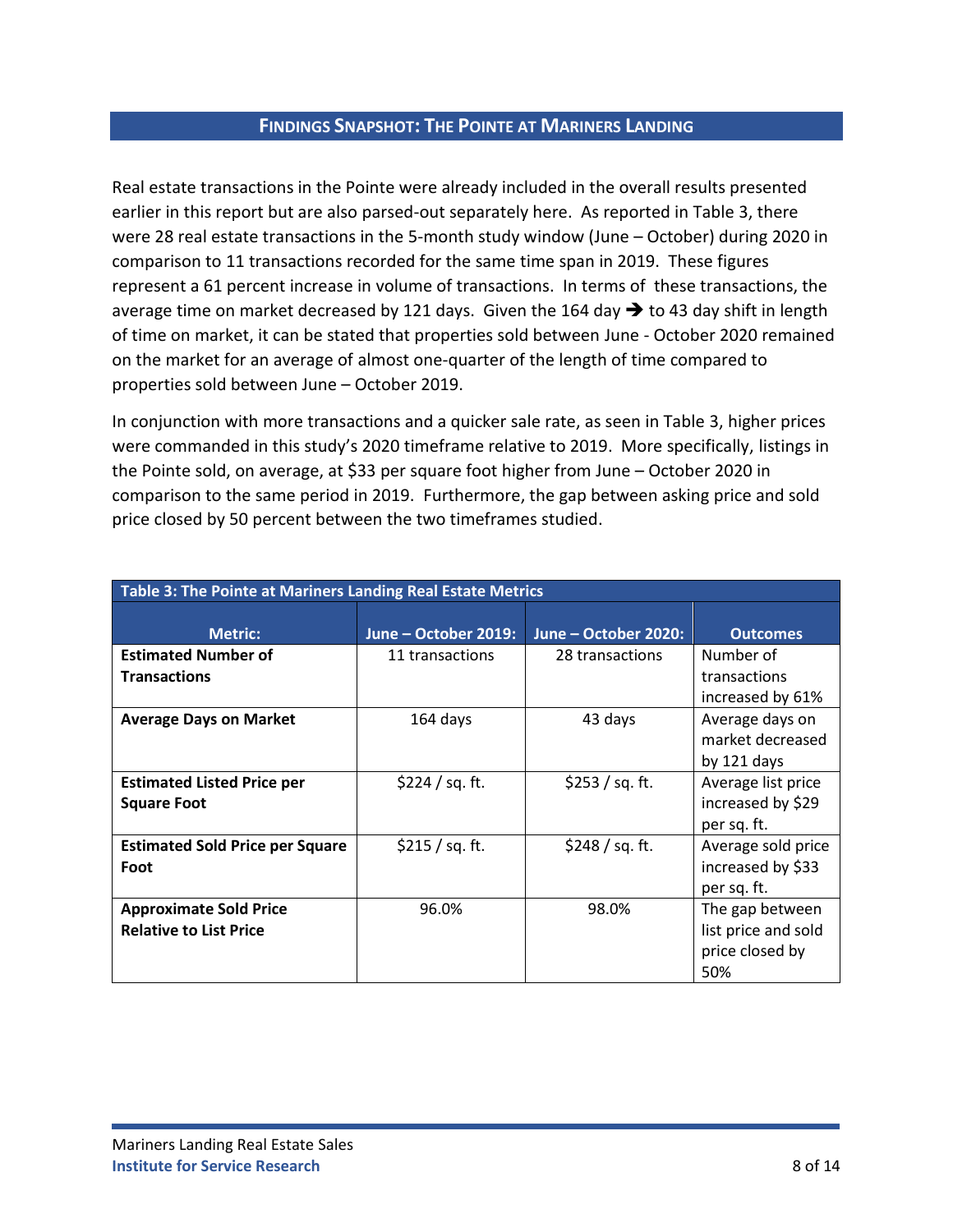Table 4 estimates this study's results building-by-building in The Pointe at Mariners Landing. As can be seen, 2020-to-2019 comparisons for this study's timeframes are positive for each of the three buildings. The largest number of transactions occurred in Building 3.

| Table 4: The Pointe at Mariners Landing Real Estate Metrics: Building-by-Building |                      |                      |  |
|-----------------------------------------------------------------------------------|----------------------|----------------------|--|
| <b>Building-by-Building within the Pointe</b>                                     | June - October 2019: | June - October 2020: |  |
| <b>Building 1:</b>                                                                |                      |                      |  |
| <b>Estimated Number of Transactions</b>                                           | 2 transactions       | 4 transactions       |  |
| Average Days on Market                                                            | 140 days             | 56 days              |  |
| Estimated Listed Price per Square Foot                                            | \$241 / sq. ft.      | \$249 / sq. ft.      |  |
| Estimated Sold Price per Square Foot                                              | \$233 / sq. ft.      | \$239 / sq. ft.      |  |
| Approximate Sold Price Relative to List Price                                     | 96.3%                | 96.4%                |  |
| <b>Building 2:</b>                                                                |                      |                      |  |
| <b>Estimated Number of Transactions</b>                                           | 2 transactions       | 9 transactions       |  |
| Average Days on Market                                                            | 117 days             | 13 days              |  |
| Estimated Listed Price per Square Foot                                            | \$208 / sq. ft.      | \$253 / sq. ft.      |  |
| Estimated Sold Price per Square Foot                                              | \$188 / sq. ft.      | \$249 / sq. ft.      |  |
| Approximate Sold Price Relative to List Price                                     | 91.0%                | 98.3%                |  |
| <b>Building 3:</b>                                                                |                      |                      |  |
| <b>Estimated Number of Transactions</b>                                           | 7 transactions       | 15 transactions      |  |
| Average Days on Market                                                            | 185 days             | 58 days              |  |
| Estimated Listed Price per Square Foot                                            | \$224 / sq. ft.      | \$254 / sq. ft.      |  |
| Estimated Sold Price per Square Foot                                              | \$218 / sq. ft.      | \$249 / sq. ft.      |  |
| Approximate Sold Price Relative to List Price                                     | 97.4%                | 98.2%                |  |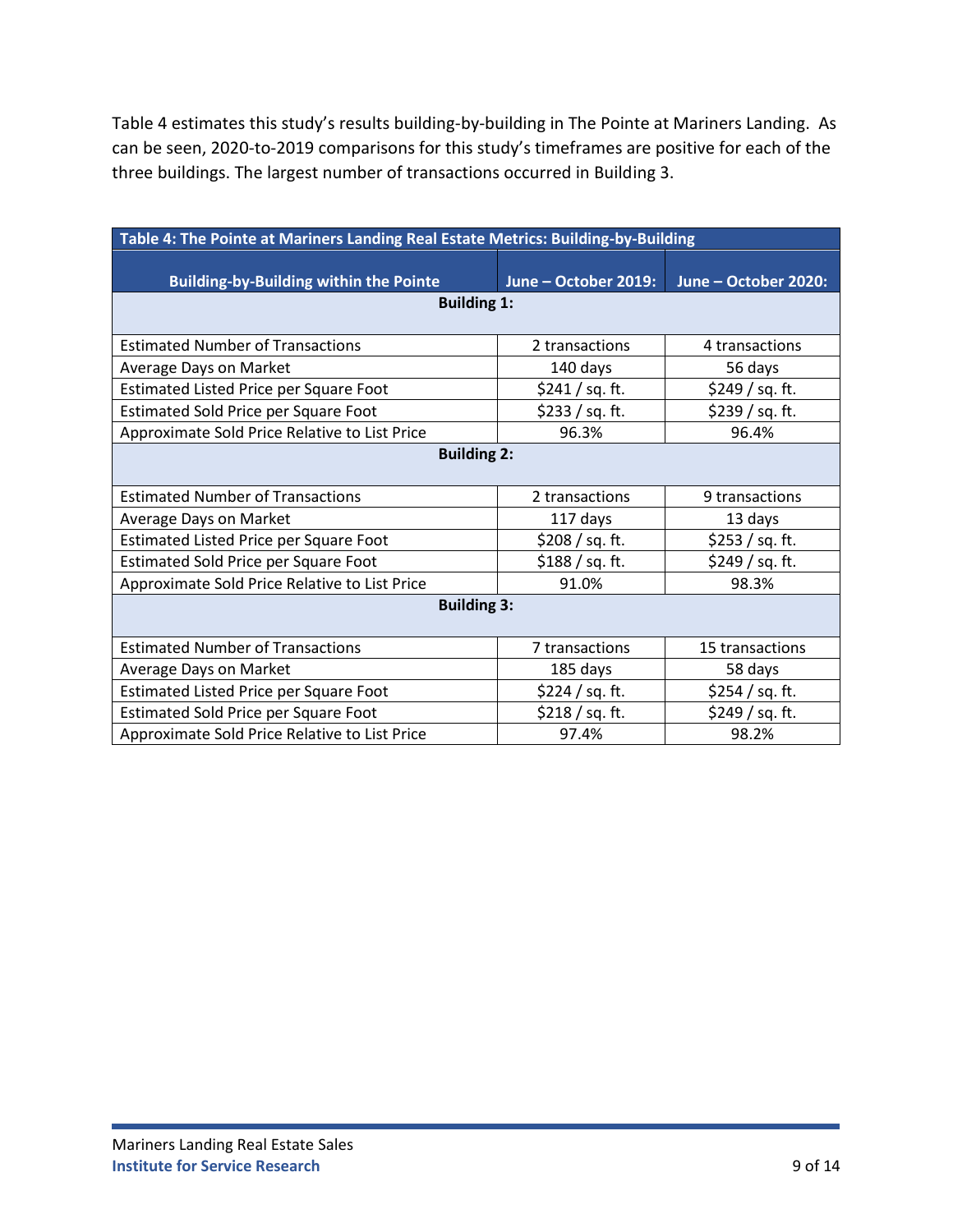## **FINDINGS: COMPARISONS TO NATIONAL / REGIONAL PERFORMANCE**

As indicated in Table 5, according to Zillow's research website, across the U.S., average days on market from June – October 2019 was 56 in comparison to 47 days from June – October 2020. As such, the 130 ➔ 43 day increase in speed in Mariners Landing exceeds the national average with regard to magnitude of change (U.S. = 16% reduction; Mariners Landing = 67% reduction) and with regard to 2020 timeframe sales velocity (U.S. = 47 days; Mariners Landing = 43 days). Stated differently, in the 2019 timeframe, Mariners Landing real estate moved at less than half the national average pace, but in the 2020 timeframe, Mariners Landing real estate moved faster than the national average.

In an effort to further frame the magnitude of change in Mariners Landing, the average days on market for the given timeframes are provided in Table 5 for geographic areas reported in Zillow's research website with closest proximity to Mariners Landing.



Mariners Landing Real Estate Sales **Institute for Service Research** 10 of 14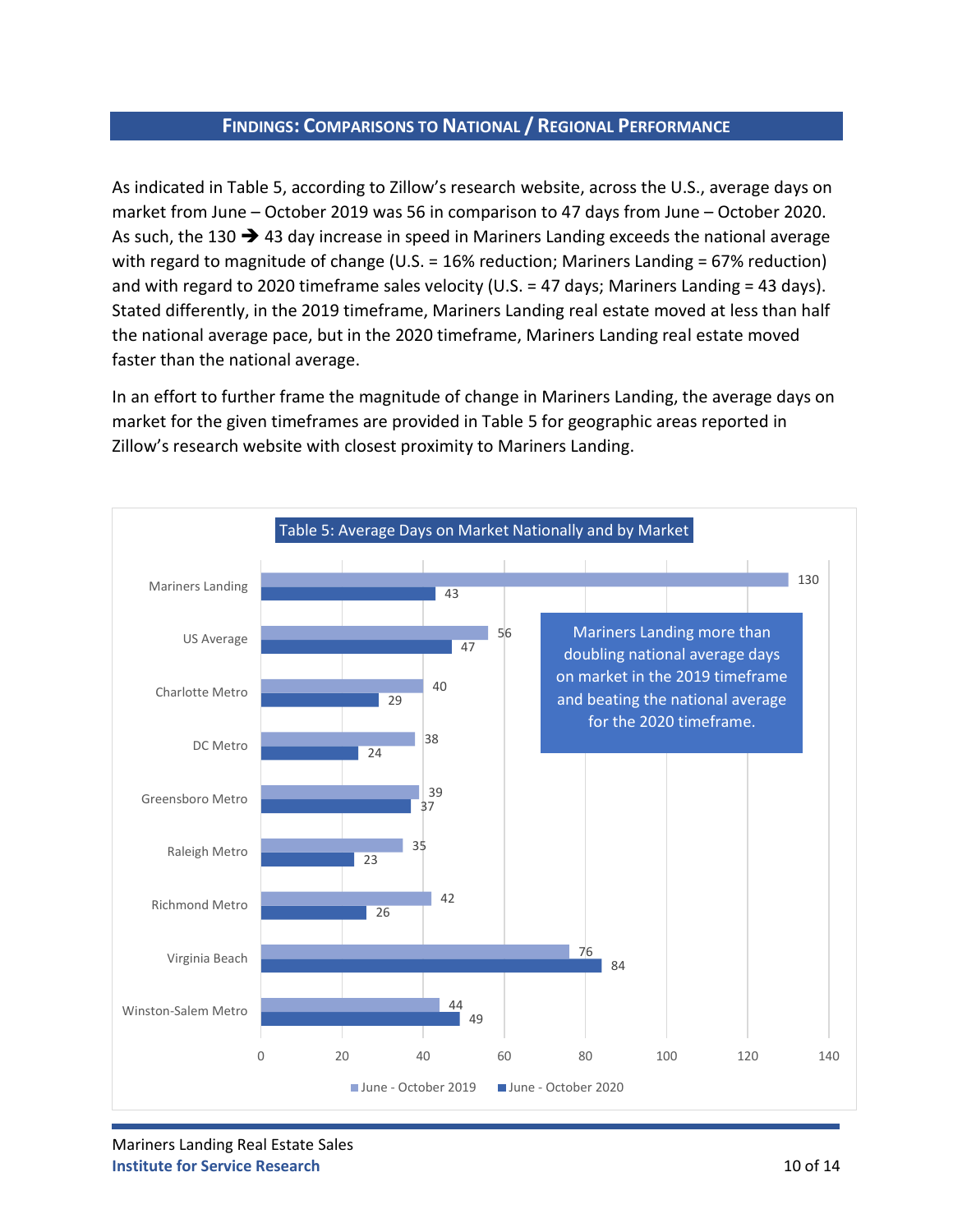With regard to within-region comparisons, Table 6 presents median price per square foot of listings. As seen below, the median price per square foot of the sold properties in Mariners Landing between June – October 2019 falls shy of the November 2020 median in Huddleston which includes Mariners Landing (Mariners Landing = \$173; Overall Huddleston = \$205). Conversely, the opposite case holds when employing Mariners Landing 2020 data (Mariners Landing = \$234; Overall Huddleston = \$205). Therefore, it appears plausible that Mariners Landing was drawing down Huddleston's median in 2019 but is bolstering the median in the current year. Broader Bedford County and neighboring Franklin and Roanoke Counties are also included in Table 6 to aid in contextualizing these findings.

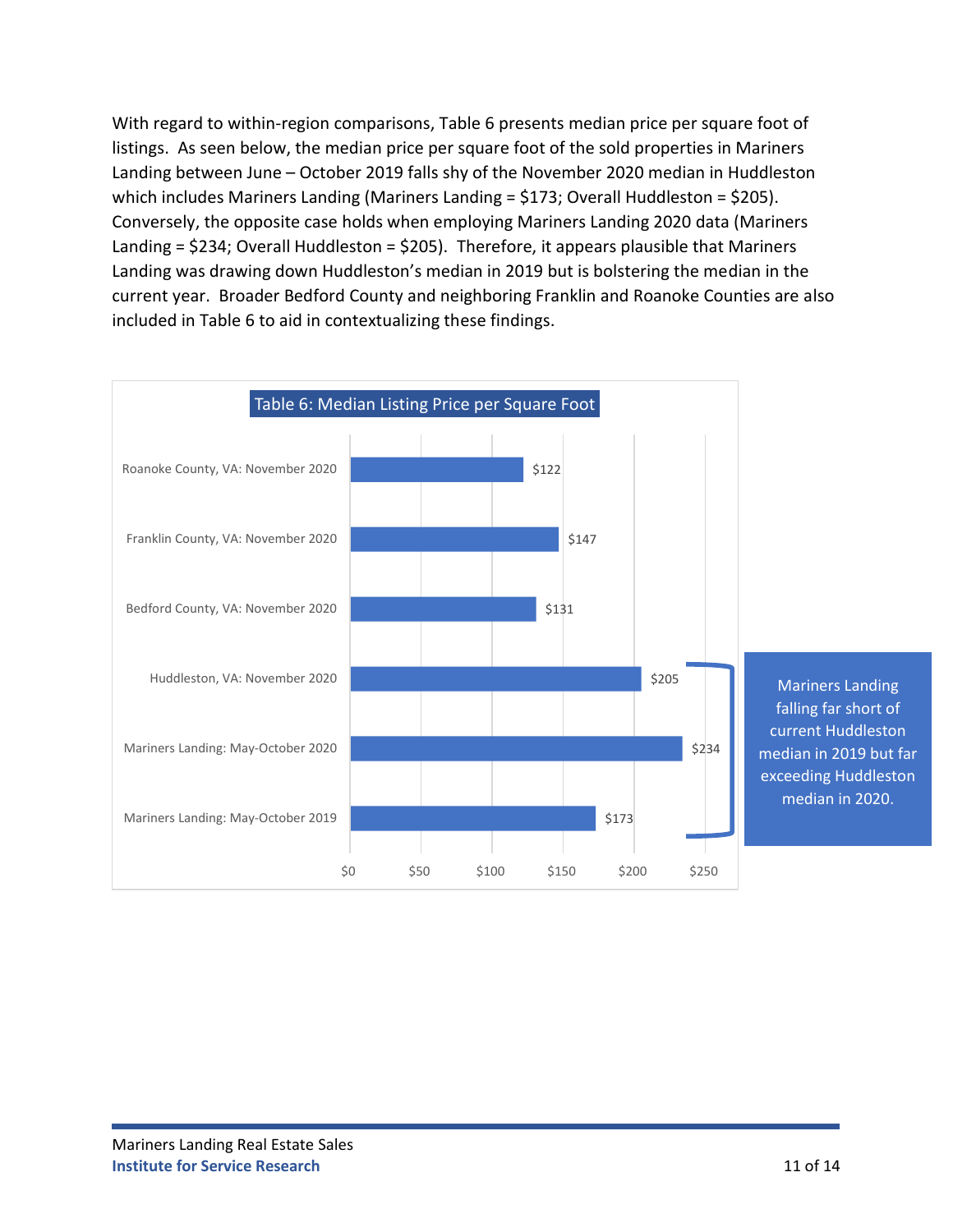

remotely, often along with kids doing remote schooling.

The above excerpt from a November 19<sup>th</sup> NPR story indicates that the national median home price (excluding new construction) is up 16 percent from a year ago (Arnold, 2020). As indicated in Table 6 of this report, the median price in Mariners Landing is up roughly 26 percent. Exceeding the national median price increase by an estimated 10 percent further underscores the magnitude of the real estate recovery within Mariners Landing.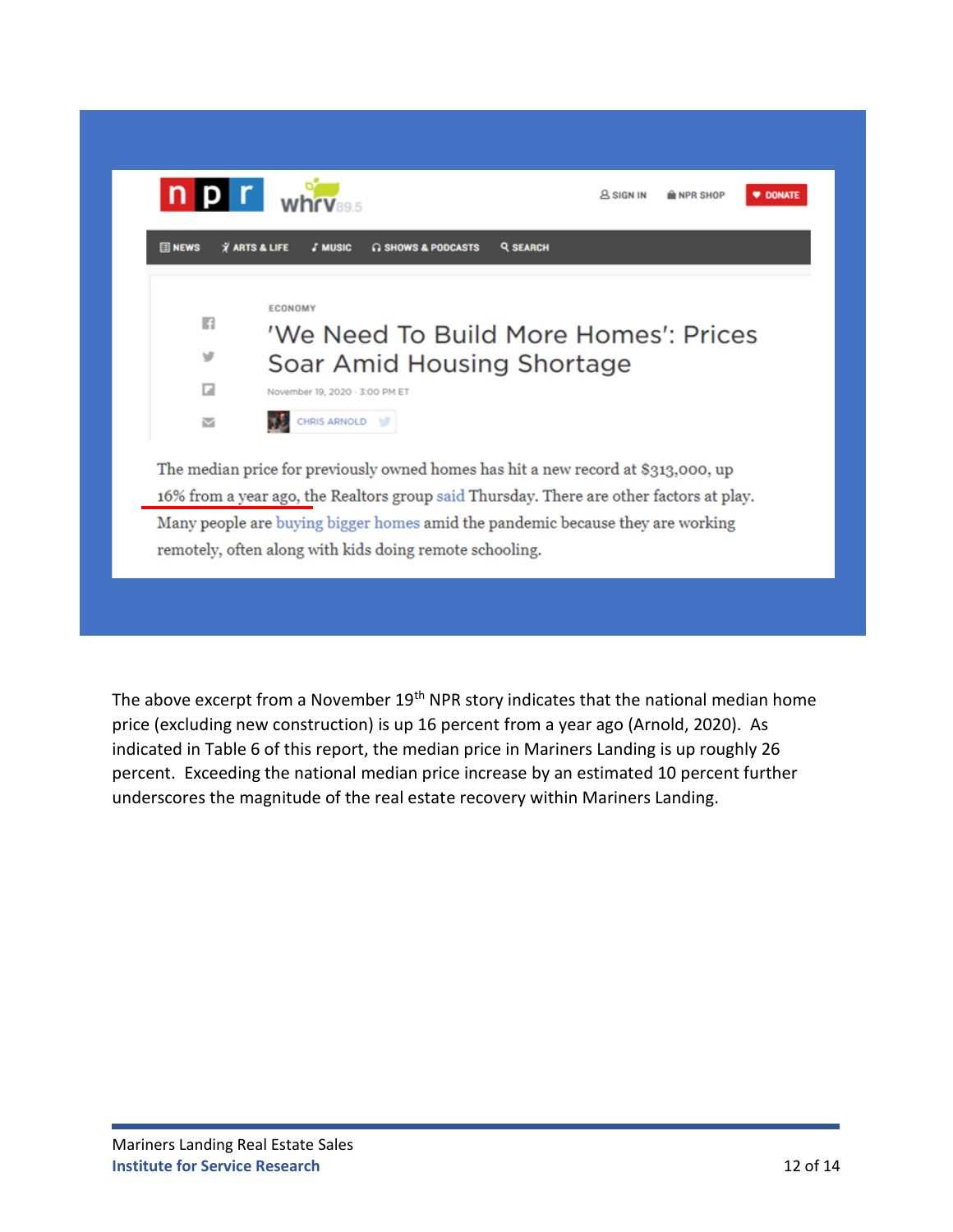## **RESEARCHER BIOS**

**Joe Elton** served for more than twenty years as director of Virginia's nationally acclaimed state parks system. He also served as Director and Deputy Director of Operations for the Department of Conservation and Recreation before retiring from government service in March of 2016. He was elected president of the Association of Southeastern State Park Directors, the National Association of State Park Directors and the America's State Park Foundation.

Joe received the distinguished service award for his career contributions to parks and recreation by the Society of Outdoor Recreation Professionals, the National Association of State Outdoor Recreation Liaison Officers and the National Association of State Park Directors. He has served on many boards and commissions, including the National Park Service Development Advisory Board and Virginia State Trails Advisory Committee.

He played a major role in the implementation of two state general obligation bond referendums totaling more than \$200 million and led the effort to acquire, plan, develop and open a dozen new Virginia State Parks.

Joe is a graduate of The Ohio State University and the Virginia Commonwealth University's Commonwealth Management Institute and Virginia Executive Institute.

**Dr. Vincent Magnini** was recently ranked as one of the top 12 most prolific hospitality researchers worldwide and holds editorial board appointments on nearly all of the top-ranked hospitality research journals in the field. Further, he is a U.S. Fulbright Scholar. He has published seven books and more than 200 articles and reports. Dr. Magnini has also been featured on National Public Radio's (NPR) *All Things Considered, With Good Reason, Pulse on the Planet* and cited in *The New York Times* and *Washington Post.*

## **CORPORATE PROFILE**

The Institute for Service Research (ISR) is a full-service market research and economic modeling firm headquartered in Virginia Beach. The firm is incorporated in Virginia and trademarked with the U.S. patent office.